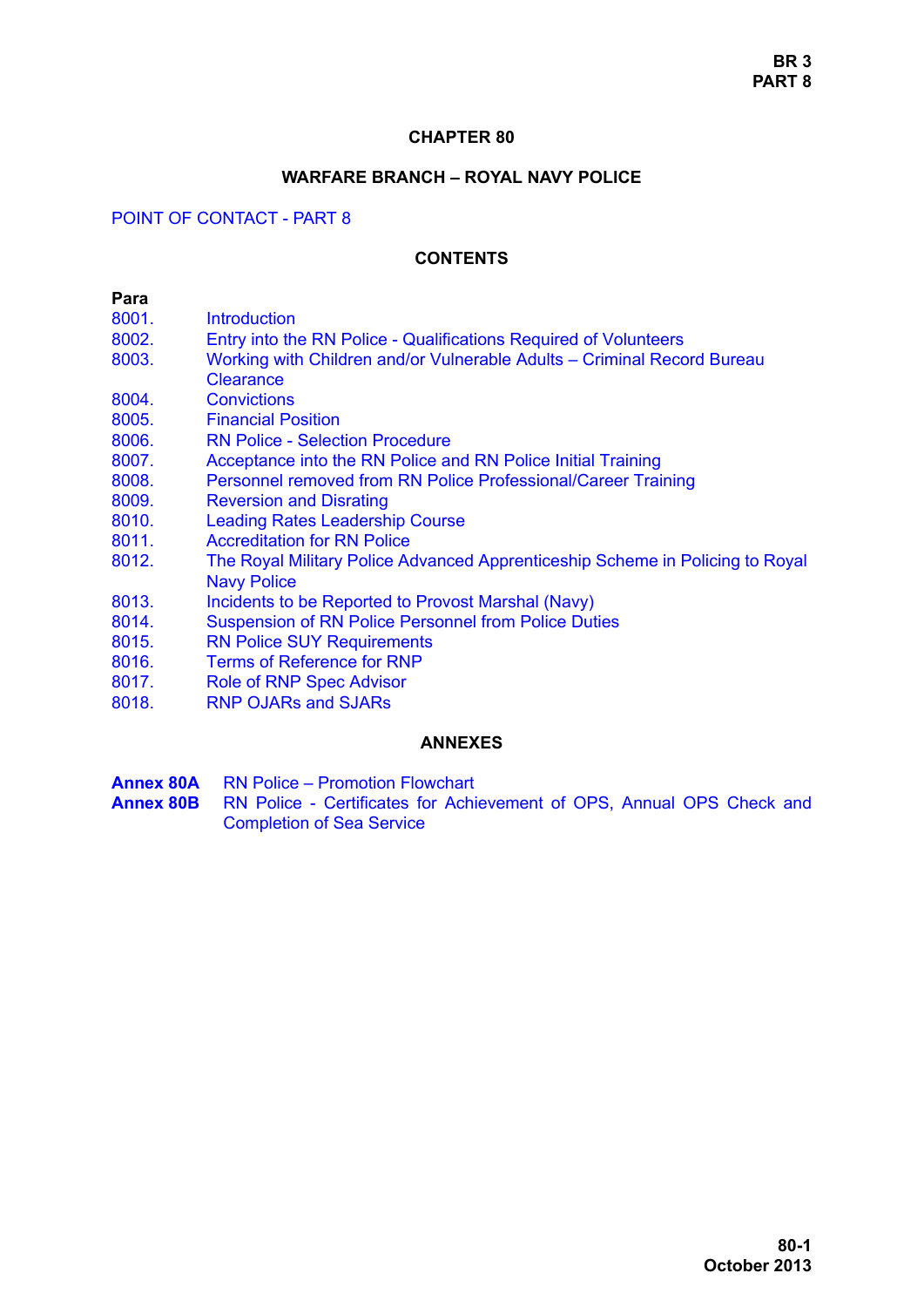# **CHAPTER 80**

# **WARFARE BRANCH – ROYAL NAVY POLICE**

## <span id="page-1-0"></span>**8001. Introduction**

a. This Chapter covers the career regulations for the RN Police (RNP). The detailed career path, with explanatory notes, is at Annex 80A. The following paragraphs detail information and regulations specific to the RNP. Divisional Officers are to ensure that a copy of this Chapter and Annexes are placed in the PDR of every member of the RNP.

b. The role of the RNP is to support operational effectiveness and delivery of military capability by deterring, investigating and detecting crime and disciplinary offences, thus maintaining Service discipline.

c. The Provost Marshal Navy  $(PM(N))$  is the competent authority for the investigation of all criminal and disciplinary offences investigated by RNP (QRRN Article 3603). He has a duty to the Defence Council to ensure that all investigations are conducted independently from the Chain of Command and are conducted free from improper interference.

# <span id="page-1-1"></span>**8002. Entry into the RN Police - Qualifications Required of Volunteers**

The following are required:

a. Must be an Able Rating with at least 12 months' service since attaining Operational Performance Statement (OPS) as an AB1 and in date for source branch OPS Check at the date of application; or a Senior Rate/Leading Hand from any specialisation.

b. Must have at least seven years to serve on completion of the RN Police Initial Course (RNPIC).

c. Must be educationally qualified to Level 2 in English and Mathematics or a suitable equivalent for either or both of these qualifications. Acceptable equivalencies include: GCSE A\* to C in Mathematics/English Language, Level 2 Basic Skills/Key Skills/Functional Skills in both English and Mathematics. (see Chapter 96).

d. Must be Medically Fully Deployable (MFD) (A4/L1 or L2<sup>1</sup> /M1/E1) with a minimum colour perception standard of CP3.

e. Completed AB-LH CBRNDC Task Book.

f. Must be specially recommended by their Commanding Officer for Leading Hand and be suitable and mature enough to undertake all RNP duties (see [Para 8006](#page-5-1) [sub](#page-5-2) [para a\)](#page-5-2).

g. Must have at least six months since last Career Check.

h. Must have a sea service liability.

<sup>1.</sup> L2 Medical Employment Standard Code will be dependent on medical restriction. Each application will be considered by PM(N) on a case by case basis.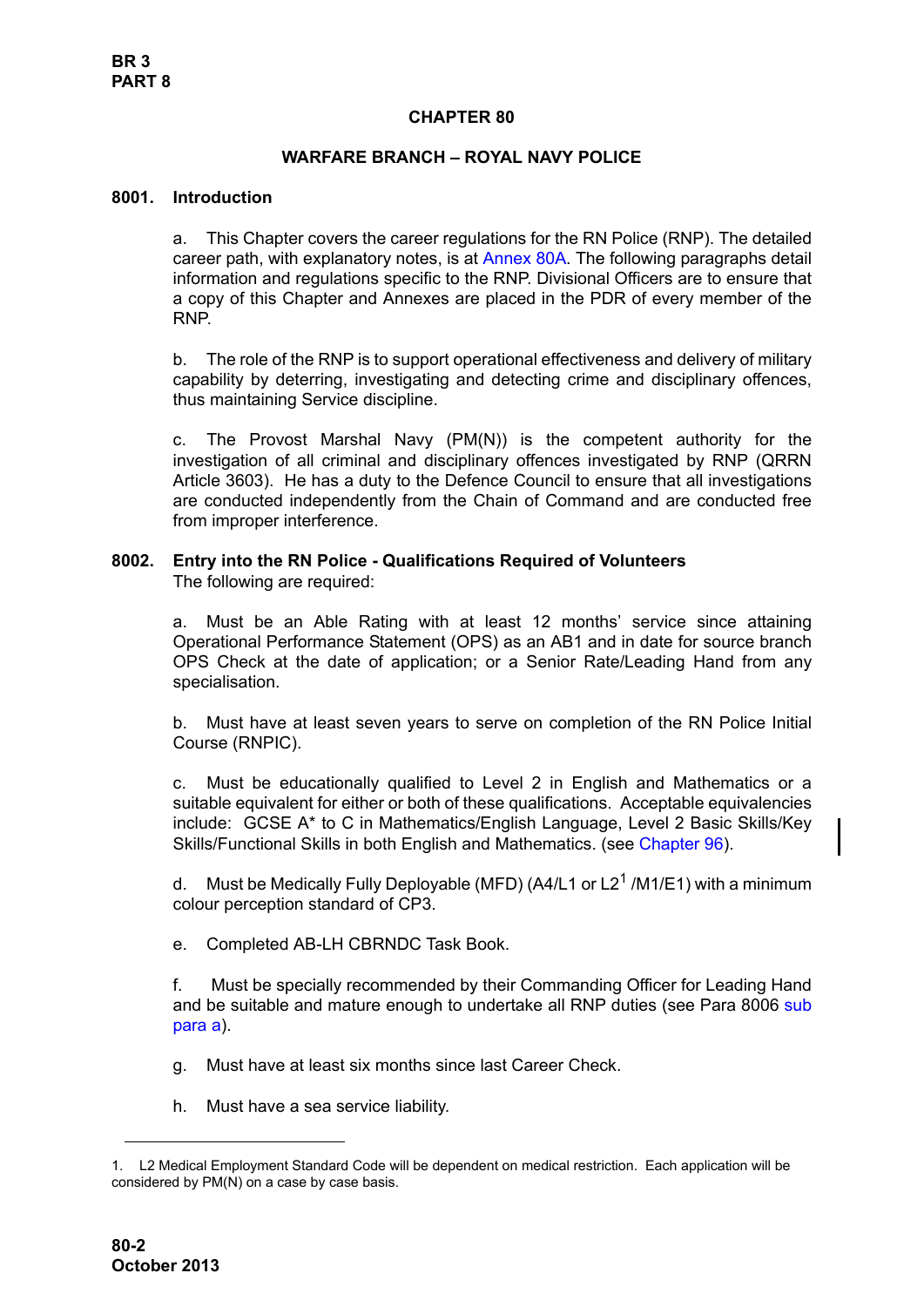- i. Must be a volunteer to carry personal weapons.
- j. Must be a British citizen or dual British/other nationality status (see Annex 51A).

<span id="page-2-1"></span>k. An applicant should spend an assessment period with a Naval Provost Marshal (NPM) (ideally four weeks) to allow a judgement to be made on suitability and potential. The period also serves as an opportunity for the applicant to form an opinion regarding his/her aptitude and compatibility to transfer to the RNP. The NPM Assessment Report also assists decision making during the RNP selection procedure.

<span id="page-2-2"></span>l. Completed RNP Application Form (handed to the candidate by the NPM staff on commencement of the assessment period (see [sub para k](#page-2-1) and [Para 8004](#page-3-0) [sub para e](#page-3-1)).

m. Selected by the RNP Selection Board (In accordance with [Para 8006\)](#page-5-1).

n. Received manning clearance approval to transfer to RNP (in accordance with Para 5119).

o. Successful completion of the Leading Rates Leadership Course (LRLC) (see [Para 8010](#page-8-1) and Annex 80A Note 1).

p. Completed the theory part of the driving test prior to attending the RNPIC. On completion of the RNPIC, to successfully complete Cat B driving course.

q. Successful completion of the RNPIC.

r. Must have successfully passed and be in date for the RNFT. Recorded on JPA and RNFT certificate placed in Divisional documents or Personal File.

s. On passing the RNPIC, must provide fingerprints and DNA to the Police Elimination Data Base. Failure to provide these samples will disqualify the person from joining the RNP. Other members of the RNP (SIB, CSI and operationally deployed RNP) may be required to provide fingerprints and DNA.

# <span id="page-2-0"></span>**8003. Working with Children and/or Vulnerable Adults – Criminal Record Bureau Clearance**

a. Certain positions within the RNP require personnel to hold a valid Criminal Record Bureau (CRB) Enhanced clearance certificate. In the main, these RNP positions requiring a CRB are located at RNPSIB, Phase 1, 2 and 3 training establishments and Diego Garcia.

b. Application for CRB clearance will be made by the RNP Career Manager on assignment to one of the RNP positions requiring a CRB.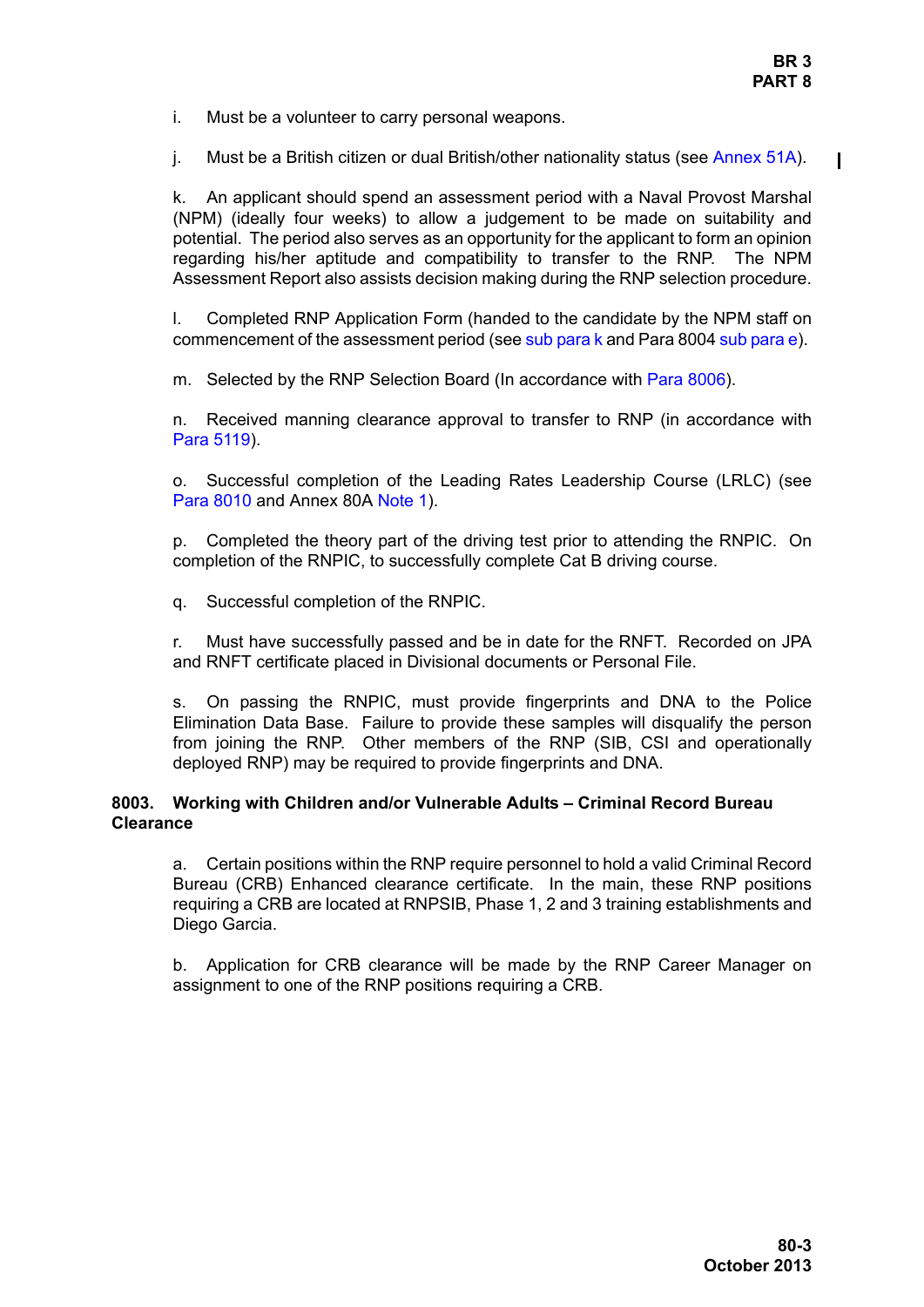# **BR 3 PART 8**

## <span id="page-3-0"></span>**8004. Convictions**

a. Because of the nature of the work of the RNP, applicants for the RNP are exempt from the provisions of section 4(2) of the Rehabilitation of Offenders Act 1974, by virtue of the Rehabilitation of Offenders Act 1974 (Exceptions) Order 1975 S.3(a)(ii) & Schedule 1 Pt II S.6. RNP applicants are therefore not entitled to withhold information about convictions, which for other purposes are 'spent' under the provisions of the Act and in the event of employment any failure to disclose such convictions could result in disciplinary or administrative action. Any information given will be completely confidential and will be considered only in relation to an application for positions to which the order applies. Therefore, all convictions (civil & Service), cautions, reprimands, warnings, binding over, driving offences and fixed penalty notices, including those which may be spent are to be disclosed. Additionally, any involvement in a criminal investigation (whether or not this has led to a prosecution) or been associated with criminals must be declared.

b. A check will be requested through the Police National Computer data base concerning information held relating to all RNP applicants.

c. Convictions (Civil & Service) or cautions will not necessarily preclude acceptance into the RNP. It will depend on their nature and the circumstances of the offence. Failure to disclose convictions or cautions will, however, result in the application being refused.

d. Some applicants do not declare information which they believe is no longer held on record. However, enquiries will reveal incidents from long ago and failure to disclose these will lead to the application being rejected. If there are any doubts, all details are to be included to allow the PM(N) to decide if they are relevant.

<span id="page-3-1"></span>e. The RNP Application Form is the medium used by the candidate to record convictions (Civil & Service) or cautions (See [Para 8002](#page-1-1) [sub para l](#page-2-2)).

f. Convictions or cautions for recordable criminal offences must be revealed by RNP to the Prosecuting Service on every occasion that they submit a statement of evidence in a criminal case. In some instances the nature of the conviction will render an RNP's evidence of little value to the prosecution if, on disclosure to the defence, it is raised in cross-examination, (R v Edwards 1991). Such an occurrence could undermine the integrity of the evidence of the RNP. The RNP will not normally recruit people with cautions or convictions which may call into question the integrity of the applicant or the Service. Each case will be dealt with on its individual merits, dependent on the nature and circumstances of the offence(s).

g. Convictions which will normally lead to rejection, unless there are exceptional compelling circumstances, which include:

Any involvement in controlled drugs.

Offences involving serious violence or injury including Grievous Bodily Harm (GBH), and all forms of violence and Actual Bodily Harm (ABH).\*

Offences involving unsolicited violence towards others.

Unlawful possession of weapons, firearms or going equipped to steal.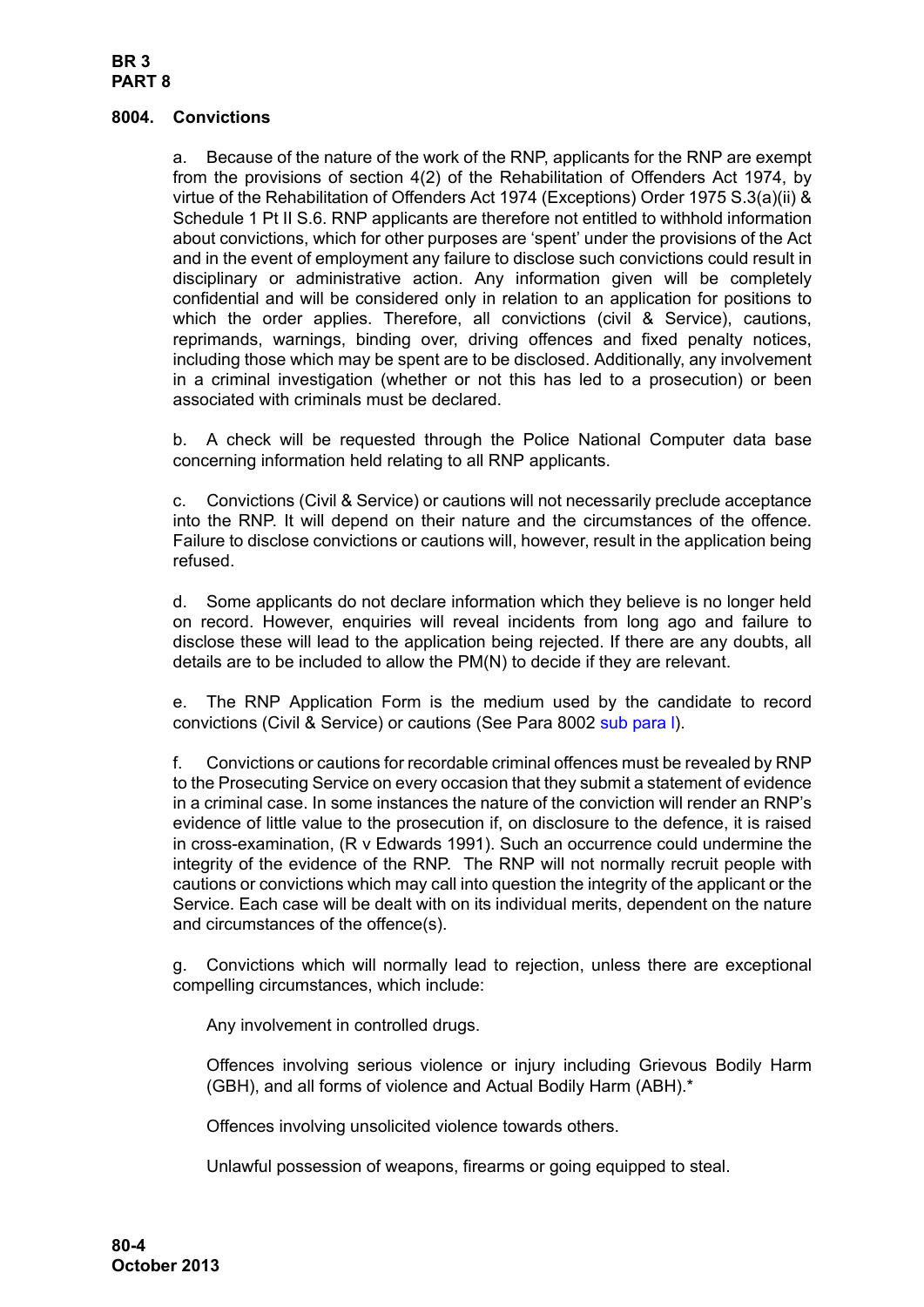**BR 3 PART 8**

Gross indecency.

Acts of indecency.

Any sexual offence.

Abuse or neglect of children .

Public Order offences – involvement in riot, violent disorder, affray, causing intentional harassment, alarm or distress.

Racially aggravated offences.

Interference with the Administration of Justice or the investigation of offences.

Burglary.

Arson/Criminal Damage.

Offences which involve elements or acts of dishonesty, corruption, substantial financial gain or serious loss to anyone including theft, fraud and deception.

Reckless or Dangerous Driving within the last ten years.

One offence of drink driving or drunk in charge or drugs driving within the preceding five years

Other serious motoring offences such as convictions within the last five years of driving without insurance, failing to stop after an accident or driving whilst disqualified.

Any offence committed as an adult or juvenile which resulted in a prison sentence (including custodial, suspended or deferred sentence and sentences served at a young offenders' institution or community home).

Cautions (includes reprimands and final warnings) for recordable offences within the last five years.

Juvenile convictions within the last five years for any recordable offence.

Any Schedule 2 offence iaw AFA 06.

Any recordable offence other than listed above within the last five years.

Common Assault – no more than one offence as a juvenile and only after 2 years have elapsed from end of binding over/conviction.

Previously the infliction of a minor injury would lead to a charge of ABH. The charging criteria have changed, so that the same minor injury would now attract a charge of common assault, and would not necessarily lead to the rejection of the candidate. Convictions for ABH will be examined by the WO1(MAA) Training & Recruiting (T & R), HQ PM(N) to see if they would now be classed as common assault. If so, they should be considered under the common assault criteria.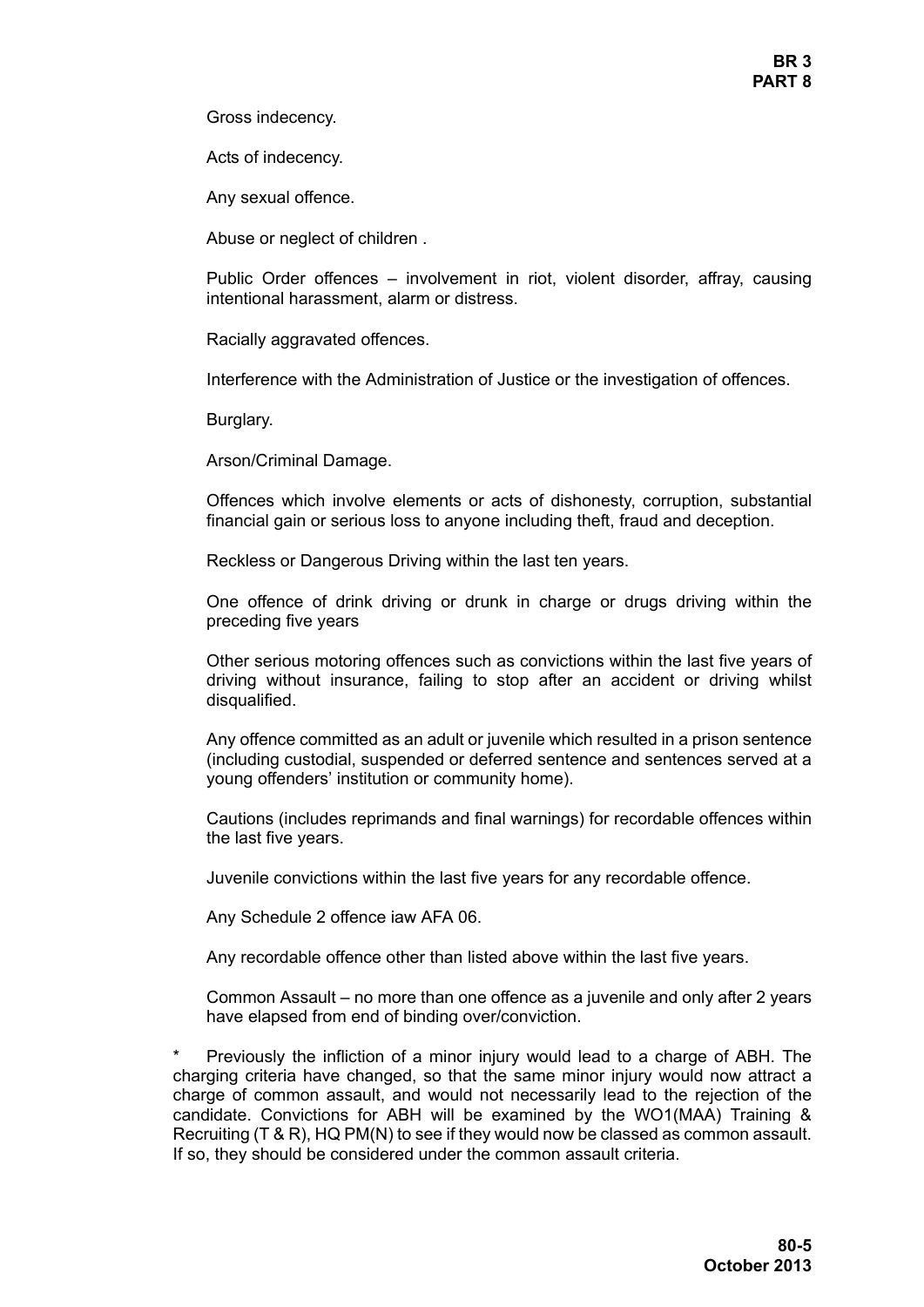# *Notes:*

*1. This list is not exhaustive. Further guidance can be sought from the WO1(MAA) (T & R), HQ PM(N).*

*2. Where an individual discloses an outstanding charge or summons the application will be held over until the outcome is known, at which point it will be considered in accordance with the above policy.*

*3. In all cases the final decision rests with the PM(N).*

# <span id="page-5-0"></span>**8005. Financial Position**

a. The RNP is in a privileged position with regard to access to information. Applicants to the RNP should not therefore be under pressure from undischarged debts or liabilities and should be able to manage loans and debts sensibly.

b. Most applicants have debts, such as mortgages, undischarged loans and credit/ store cards. Debts which are within a candidate's means and are manageable are not a bar to assignment to the RNP.

c. Applicants who have existing County Court Judgments outstanding against them or who have been registered bankrupt and their bankruptcy debts have not been discharged will not be considered.

d. Applicants who have discharged County Court Judgments may be considered.

e. Applicants who have been registered as bankrupt and their bankruptcy debts have been discharged will only be considered after three years from discharge of the debt.

f. If there are any doubts about the financial position of the applicant, all details are to be included to allow the PM(N) to decide if they are relevant.

g. The RNP Application Form is the medium used by the candidate to record his/her financial position (see [Para 8002](#page-1-1) [sub para l](#page-2-2)).

# <span id="page-5-2"></span><span id="page-5-1"></span>**8006. RN Police - Selection Procedure**

a. The Commanding Officer is to satisfy him or her self that the applicant meets the criteria in [Para 8002](#page-1-1). If the applicant is considered suitable, the Commanding Officer is to apply by signal/Email to NAVY PERS-PPLAN SWPR WO1 for manning clearance (info CNPers and PM(N) FAO WO1(MAA) (T&R), HQ PM(N). Providing there are no manning objections, the Commanding Officer is to make a formal recommendation by letter, to the Chairman of the RNP Selection Board, FAO WO1(MAA) (T & R), HQ PM(N) (see [Note 2\)](#page-6-0). This must be accompanied by a full copy of all Appraisal Reports from joining the RN to present, LRLC/SRLC reports and a Special Appraisal report raised for this occasion. A copy of the letter is to be forwarded, for information, to CNPers. If manning clearance is not granted, the application to transfer to the RNP will be held on record pending re-application as directed by CNPS or withdrawal by the candidate.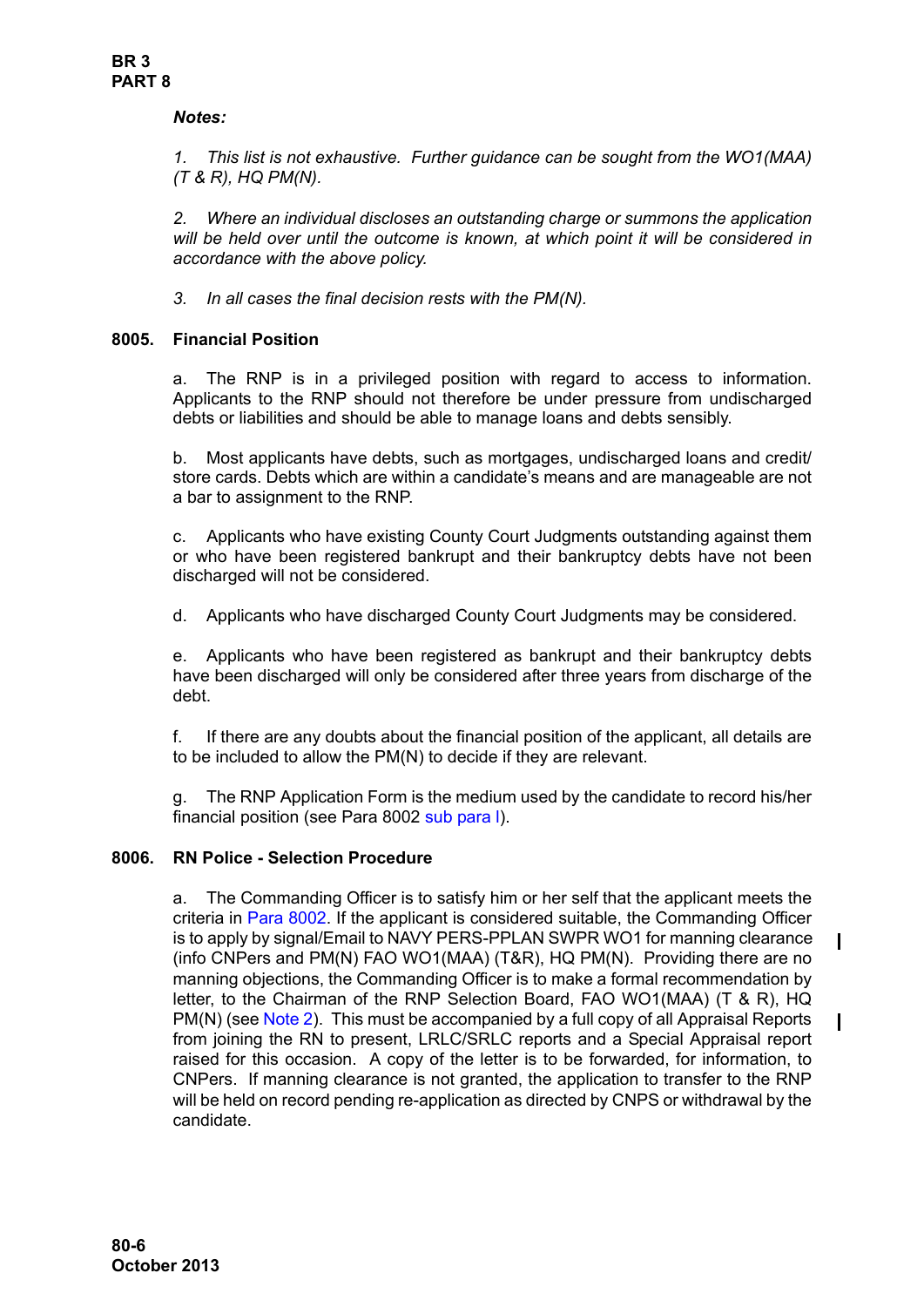## *Notes:*

*1. Transfer into the RNP is a rigorous process and Commanding Officers are, therefore, to ensure that applicants are fully aware of all elements of the transfer process leading to eventual qualification.* 

<span id="page-6-0"></span>*2. The Commanding Officer's letter of recommendation should clearly state that the applicant is recommended for Leading Hand, display the necessary attributes required of an LReg and is suitable for RNP duties.* 

b. After scrutiny of the applicant's personal records at [Para 8006](#page-5-1) [sub para a](#page-5-2) and following background checks (see [Para 8004](#page-3-0) and [Para 8005](#page-5-0)), the Chairman of the RNP Selection Board will decide whether the applicant:

- (1) Is suitable to attend an RNP Selection Board.
- (2) May be suitable in due course.
- (3) Is unacceptable for transfer to the RNP.

In all cases, the Chairman of the RNP Selection Board, on behalf of PM(N), will inform the applicant's Commanding Officer, by letter/Email, of the decision.

c. Commanding Officers of successful candidates will be subsequently informed by Email (copy CNPers) of the date of the RNP Selection Board. Not to disadvantage any applicant, Commanding Officers, should where possible, release candidates to attend the RNP Selection Board. This will reduce difficulty with selection to training pipeline. T&S for applicant's attending the RNP Selection Board is to be met from his/her own unit budget.

*Note: Personnel who may not be in date for the RNFT, or without manning clearance approval or not educationally qualified may be called forward for the RNP Selection Board at the discretion of the WO1(MAA) (T&R), HQ PM(N).*

d. Applicants who are called to appear before the RNP Selection Board will be required to undertake the following:

- (1) Powers of Observation (Written Exercise).
- (2) Spot Talks.
- (3) Interactive Problem Solving Exercise.
- (4) PSO Interview.
- (5) Selection Board Interview.

e. The RNP Selection Board will consist of the Deputy Provost Marshal (Navy) as Chairman, the WO1(MAA) (T & R), HQ PM(N) and a serving RN Police Lt. At the end of the RNP Selection Board, candidates will be graded and will be informed of their grade by the Chairman. The WO1(MAA) (T & R), HQ PM(N) will inform the candidate's Commanding Officer and CNPers of grades by Email with grades taking the following format: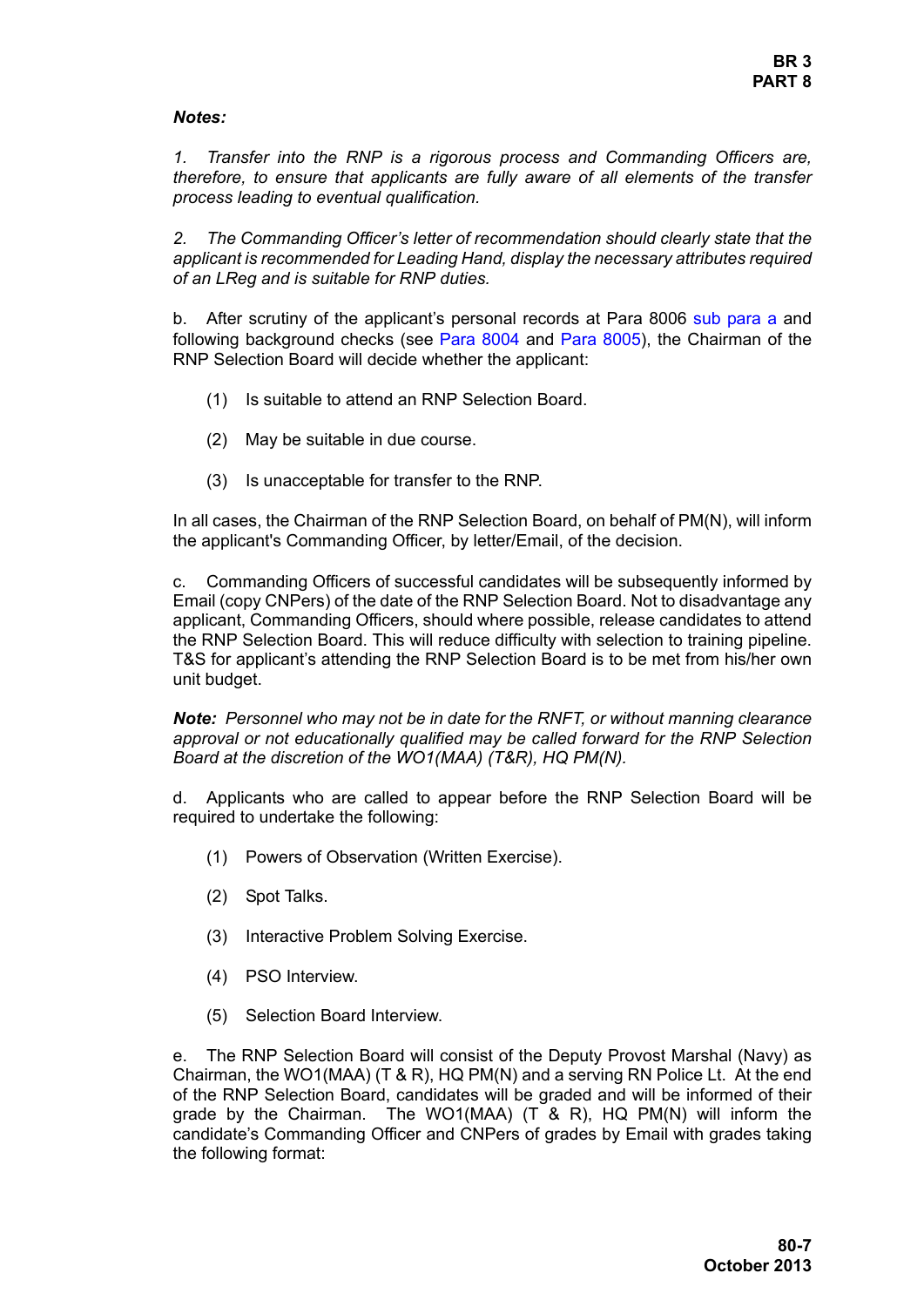| <b>GRADE</b> | <b>DESCRIPTION</b>    | <b>REMARKS</b>                                                                            |
|--------------|-----------------------|-------------------------------------------------------------------------------------------|
| A            | <b>VERY GOOD PASS</b> | Assign to next available RNPIC where<br>possible.                                         |
| B            | <b>GOOD PASS</b>      | Assign to RNPIC within one year where<br>possible.                                        |
| C            | <b>AVERAGE PASS</b>   | Assign to RNPIC within two years where<br>possible.                                       |
| D            | <b>PARTIAL FAIL</b>   | Re-take RNP Selection Board as directed<br>by the Chairman of the RNP Selection<br>Board. |
|              | FAIL                  | Not suitable for re-application.                                                          |

f. A copy of this email is to be placed within the candidate's Personal File and is to remain there until the applicant joins the Defence School of Policing and Guarding (DSPG) or the applicant's name is withdrawn (i.e. if awarded a Career Check or if, for any reason, the applicant is no longer considered suitable for the RNP). The WO1(MAA) (T & R), HQ PM(N) (copy CNPers) must be notified of withdrawals. A Selection Board Pass (Grades A-C) is the final part of the selection process for LReg and qualifies an individual to bid for a place on an LRLC and driving course (Cat B Licence).

g. Personnel who have successfully passed the RNP Selection Board and are waiting to be assigned to the RNPIC must continue to meet the criteria at [Para 8002](#page-1-1), [Para 8004](#page-3-0) and [Para 8005](#page-5-0) and continually receive positive reports. Failure to achieve this requirement may result in the candidate been debarred from transfer/selection to the RNP.

# <span id="page-7-0"></span>**8007. Acceptance into the RN Police and RN Police Initial Training**

a. Accepted ratings will be placed on RNPIC as soon as practicable after they become available from their source specialisation. They will remain in their present specialisation until they have passed the final examination and promoted/advanced to LReg/Acting LReg at the end of their RNPIC.

b. If a rating, accepted for transfer to the RNP, is selected for promotion in his/her source specialisation, he/she may take the requisite professional and leadership courses and therefore obtain promotion up until the day that the RNPIC is started (see Para 6704). However, if on the day of the latter, he/she has not yet obtained the qualifications needed for promotion, he/she will forfeit the selection. If a rating opts to leave the RNPIC, or fails it, the Branch Manager and WO1(MAA) (T&R), HQ PM(N) should be consulted.

## <span id="page-7-1"></span>**8008. Personnel removed from RN Police Professional/Career Training**

a. Removal from RNP Professional/Career training broadly falls into three categories; failure to meet the academic requirements of the course, behavioural and or attitudinal issues or voluntary removal from course. Authority for removal from course for academic related matters and behavioural or attitudinal matters rests with the SO1 of the Training Wing, DSPG (having discussed the issue with PM(N) prior to removal) iaw the Course Assessment Strategy. Authority for voluntary removal rests with PM(N).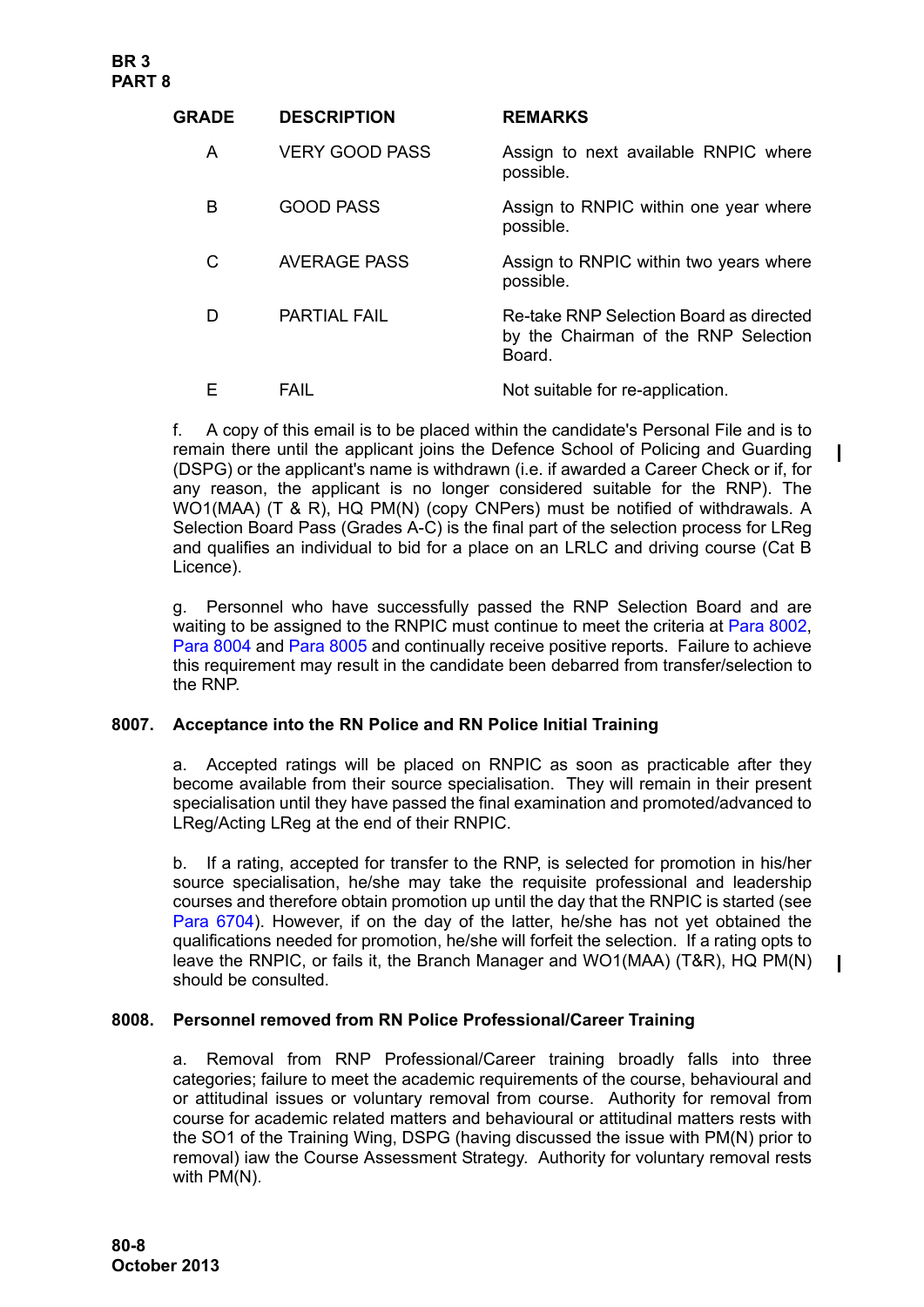b. Personnel removed from the RNPIC due to failure of academic requirements, behavioural and or attitudinal issues or self removal for personal reasons will not normally be permitted to return to the RNPIC for further training. All complaints or representations related to removal from the RNPIC and requests for reapplication for RNP specialisation transfer following removal are to be referred to PM(N).

c. In the event of a student being involved in a disciplinary incident or arrested by the civil police, PM(N) will determine whether the student remains on course or not. If the decision is to remove from course pending investigation, PM(N) will decide whether the student returns for course or returned to source branch.

#### <span id="page-8-0"></span>**8009. Reversion and Disrating**

a. **Leading Regulator**. Should a rating, at the end of one year's service as an LReg, be considered to be unsuitable or unable to attain the required standard of an LReg he/she is to be returned to his/her source branch or specialisation with original seniority as a PO, LH or AB. It is a mandatory requirement for an LReg to complete the LReg Task Book, LRLC (see [Para 8010](#page-8-1)), First Aid Course, All Arms Unit Custody Staff Course and driver training requirements (if not already completed beforehand) within this time frame.

b. As for similar specialisations, ratings who are reverted or disrated to the Able Rate will be returned to their former specialisation and categories. Re-advancement and future employment within the RNP will not normally be permitted. However, each case will be considered on a case by case basis by the Branch Manager in consultation with PM(N).

c. Failure to achieve OPS 24 months after completion of the RNPIC constitutes grounds for reversion and, unless exceptional circumstances exist (and the Branch Manager and PM(N) is to be consulted where any doubt exists), the Commanding Officer is to initiate the reversion process to former specialisation and rate, with original seniority.

## <span id="page-8-1"></span>**8010. Leading Rates Leadership Course**

The LRLC must either be completed prior to the RNPIC or completed within three months of completion of the RNPIC. A further extension of three months may be approved by the Branch Manager (keeping the PM(N) informed) for service/medical/compassionate reasons. Failure to complete the LRLC within this time frame will result in reversion to source branch or specialisation.

## <span id="page-8-2"></span>**8011. Accreditation for RN Police**

a. **Volume Crime Investigations Course (VCIC)** - Accredited by Teesside University, a student who completes this course is awarded 30 credit points at Level 1 (1st year university) learning. The student receives a University Certificate in Professional Development - Professional Investigations (UCPD-PI).

b. **Serious Crime Investigations Course (SCIC)** - Accredited by Teesside University, a student who completes this course is awarded 60 credit points at Level 1 (1st year university) learning. The student receives a University Certificate in Advanced Professional Development - Professional Investigations (UCAPD-PI).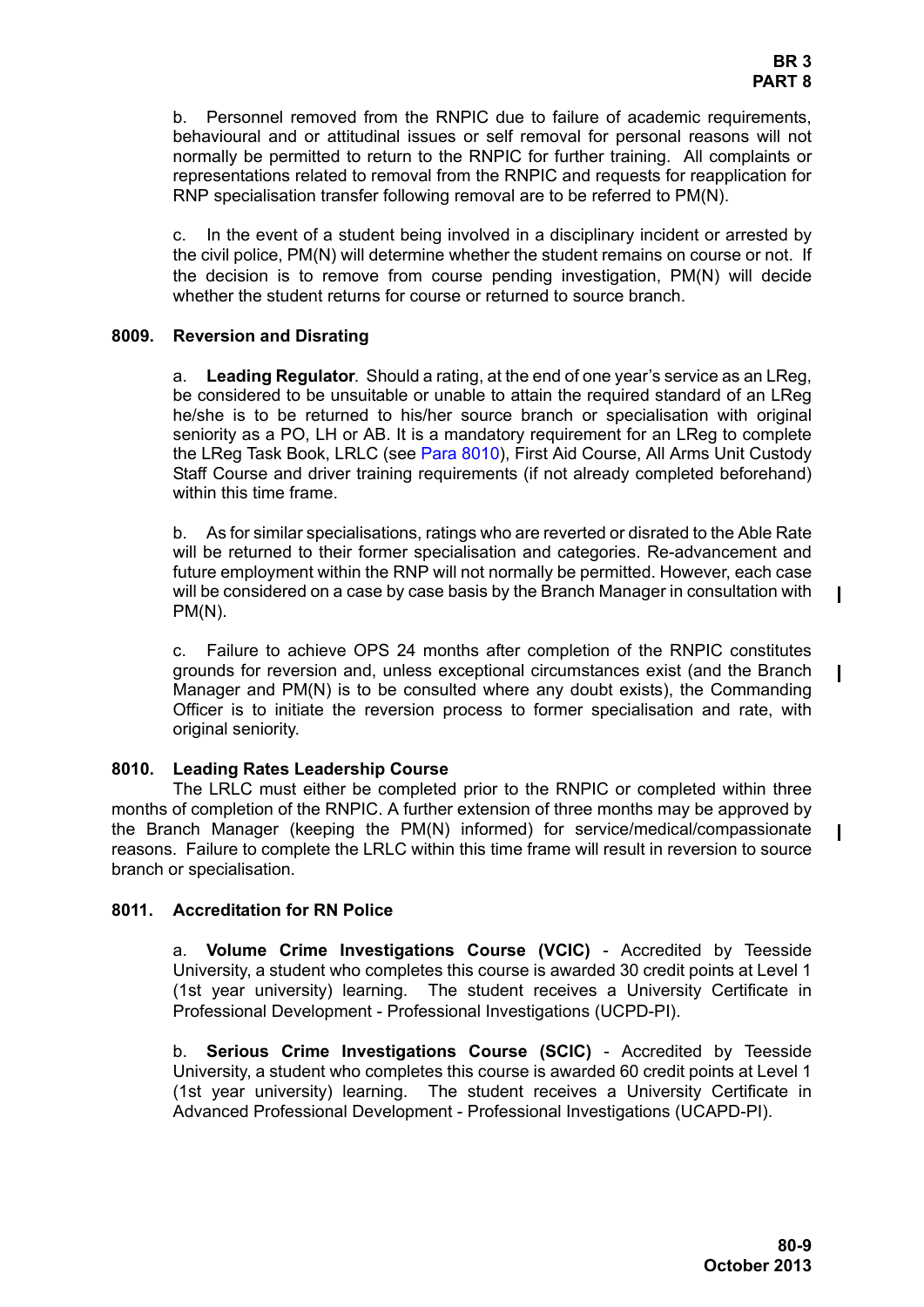c. **Serious Crime Investigations Course (SCIC)** - Competency assessment phase - Accredited by Teesside University, a student who completes this course is awarded 40 credit points at Level 1 (1st year university) learning. The student receives a University Certificate in Advanced Professional Development - Professional Investigations (UCPD-PI).

d. **Crime Scene Investigations Course (CSI)** - Accredited by Teesside University, a student who completes this course is awarded 40 credit points at Level 2 (2nd year university) learning. The student receives a University Certificate in Professional Development - Professional Investigations (UCPD-PI).

# <span id="page-9-0"></span>**8012. The Royal Military Police Advanced Apprenticeship Scheme in Policing to Royal Navy Police**

a. RNP students attending the RNPIC will complete the Advanced Apprenticeship in Policing. Currently, there is no accreditation through prior learning (APL), therefore, RNP personnel who have completed the RNPIC prior to September 2012 and RM Police Troop (RMPT) personnel who have completed the RMP Initial Military Police Course (IMP) prior to November 2010 are not entitled to complete the Advanced Apprenticeship in Policing. There is no cost to the individuals for joining the Advanced Apprenticeship in Policing scheme.

b. The Advanced Apprenticeship in Policing will enhance RNP/RMPT training by creating a nationally approved framework as a key entry point to progression opportunities. In addition, it standardises and accredits RNP/RMPT training and skills to national police standards utilised by Home Office Police Forces.

c. It is a mandatory requirement for all RNP/RNPT students commencing RNPIC/ IMP Course to complete the apprenticeship. The induction of the apprenticeship scheme will take place during week 1 of the RNPIC/IMP Course.

d. The apprenticeship scheme has four component elements which will be delivered both at DSPG and in the units/establishments. The delivery model aims to maximise the accreditation of existing RN training. The following is a brief explanation of the modules required to achieve the full apprenticeship qualification:

(1) *City & Guilds (C&G) Diploma in Policing.* This is the competence based element of the apprenticeship consisting of 10 units - examined by Babcock Training - and is based on the Policing National Occupational Standards (NOS) set by Skills for Justice. Each RNP/RMPT student will complete seven units during the RNPIC/IMP Course at DSPG. The remaining three units will be conducted on completion of the RNPIC/IMP Course in the unit/establishment and consist of:

(a) Conduct priority and volume investigations,

(b) Interviewing victims and witnesses in relation to priority and volume investigations,

(c) Interviewing suspects in relation to priority and volume investigations.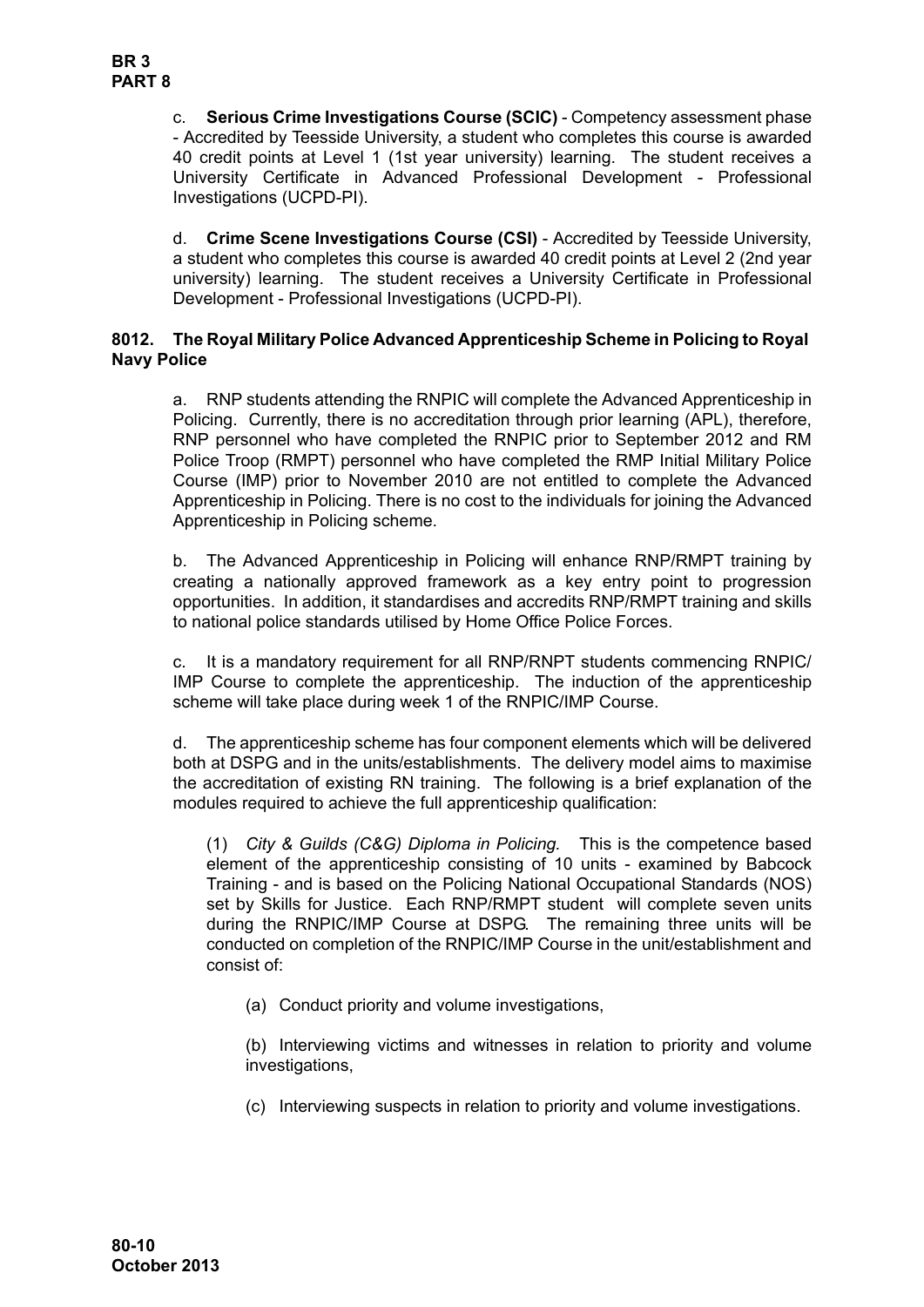(2) *Professional Development Portfolio and LReg Task Book.* Having completed the RNPIC/IMP Course each student will be issued with a Professional Development Portfolio by Babcock Training. Students will be expected to evidence the remaining three units in their portfolio. The existing policy on the completion of the LReg Task Book remains extant. The LReg Task Book must be completed within 12 months of completing the RNPIC. The three remaining units of the C&G Diploma in Policing must be completed within 16 months of completing the RNPIC/IMP Course.

(3) *Assessment.* Assessment of the three remaining units will be conducted by dedicated Babcock Training Field Force Assessors who will be responsible for the delivery, assessment and review of each candidate in the field and provide mentoring to enable each student to achieve the award.

(4) *C&G Level 3 Diploma Knowledge of Defence Policing.* This element consists of 11 units which are taught throughout the Police Duties phase of the RNPIC/IMP Course. This requires no additional work for the student as success of the RNPIC/IMP Course final written examinations and practical testing will evidence the underpinning knowledge of Defence Policing to meet the requirements of the Diploma.

(5) *Functional Skills.* These modules cover skills in English and Mathematics to Level 2. Successful completion of these modules qualifies the student for Command Leadership and Management Level 2. They are delivered by Babcock Training during the RNPIC/IMP Course by knowledge tested through online examinations.

(6) *Employment Rights and Responsibilities (ERR).* Babcock Training will assess individuals on the ERR module in conjunction with the Workplace Induction Programme (WIP) during week one of the RNPIC/IMP course.

## <span id="page-10-0"></span>**8013. Incidents to be Reported to Provost Marshal (Navy)**

Responsibility lies with RNP line management to report the following personnel incidents to PM(N) via HQ PM(N) Professional Standards Unit (PSU):

a. Death, or life threatening injury or illness to RNP personnel.

b. Allegations of disciplinary or criminal conduct against RNP personnel, whether on or off duty.

- c. Incidents involving RNP personnel which are likely to attract media interest.
- d. All complaints of a Diversity and Inclusion nature made against RNP personnel.
- e. All instances of RNP being placed on Formal Warning Levels 1, 2 or 3.
- f. RNP personnel submitting Notice to leave the Service.

#### <span id="page-10-1"></span>**8014. Suspension of RN Police Personnel from Police Duties**

Suspension of RNP personnel from police duties is a serious matter. The decision to suspend RNP Personnel from policing duties is made on a case by case basis and is a matter for PM(N). Refer to PM(N) Technical Instructions for further guidance.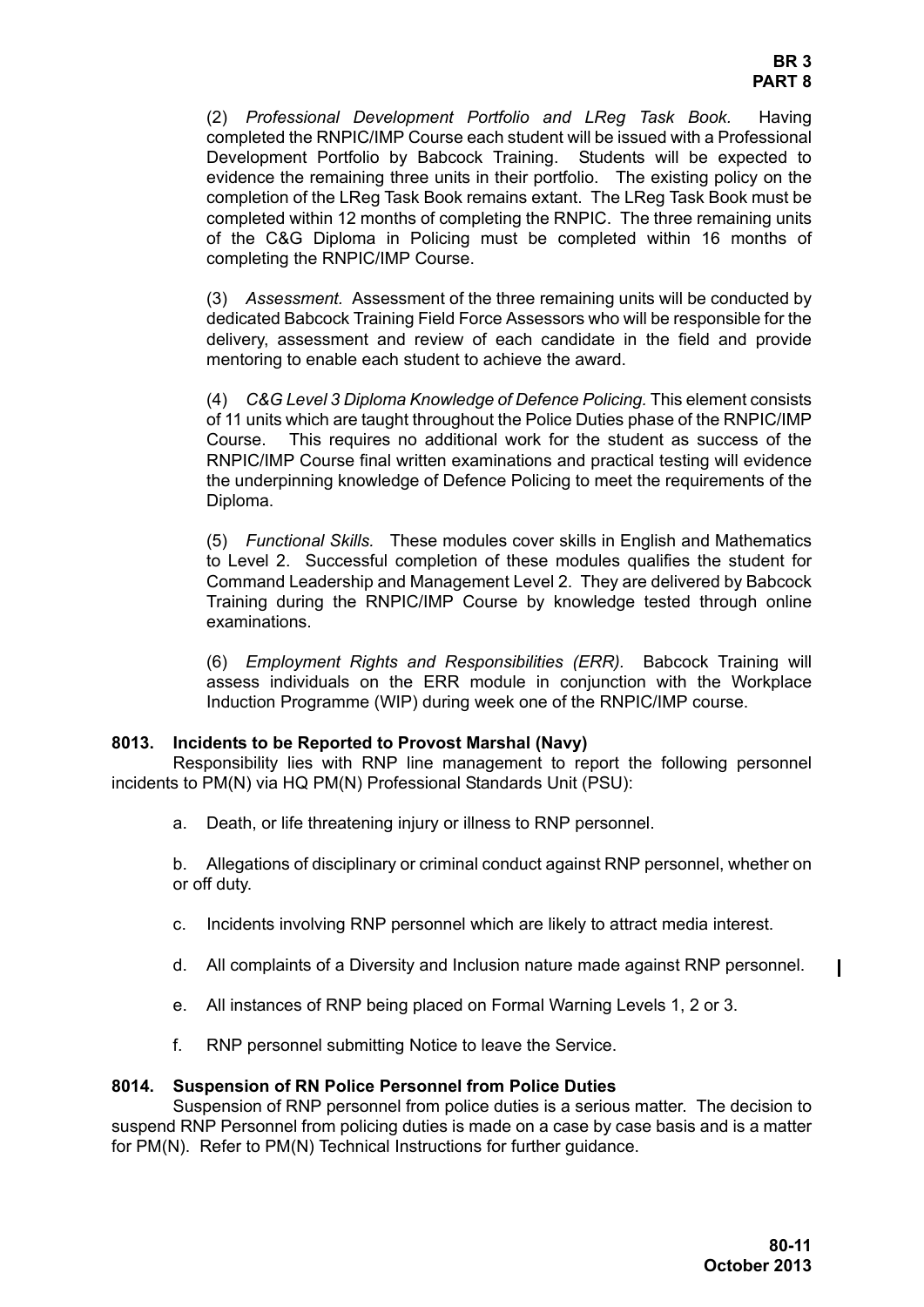# <span id="page-11-0"></span>**8015. RN Police SUY Requirements**

Divisional Officers should consult with the RNP SUY Recording Authority (DPM(N)) and RNP Spec Advisor (WO T&R HQ PM(N)) on potential RN Police and RM Police Officer candidates' career development. Refer to Para 5030 for full details on RNP SUY requirements.

## <span id="page-11-1"></span>**8016. Terms of Reference for RNP**

a. The overarching responsibility of the TORs for all RNP personnel at sea lay jointly with the Navy Command Executive Team for the Executive functions and with the PM(N) (WO1(MAA) (T & R), HQ PM(N)) for the Policing functions. TORs for other RNP personnel employed in a Policing function lay solely with PM(N)

b. The TORs/SJAR front page 'Role & Responsibilities' will be reviewed annually or as required. The TORs/SJAR front page 'Role & Responsibilities' will ensure RNP personnel are properly employed iaw their Policing/Executive function, thus maintaining currency and continual professional development. Additionally, TORs/ SJAR front page 'Role & Responsibilities' will be used to aid selection/promotion boards in measuring the performance/potential of RNP with their respective counterparts.

# <span id="page-11-2"></span>**8017. Role of RNP Spec Advisor**

a. Duties include:

Liaising and advising the RNP Career Manager (CM) and the RNP Branch Manager.

Liaising with RNP Personnel on training, career development and future assignments.

Liaising with LMs on RNP training, career development and future assignments.

Managing the RNP training programme at all levels.

Liaising with CM over priorities for loading to RNP training courses.

Liaising with CM over the management of RNP gapping, Op Tours, HRC & ERP etc.

Compiling and reviewing RNP TORs and Competencies.

Advising CM on manning priorities and giving guidance on resolving short notice RNP manning issues.

Liaising with Commanding Officers/LMs on the employment of RNP.

Advising on RNP training, recruitment, selection process and policy.

Advising on RNP career/promotion process and policy.

Advising on Establishment manning levels and proposing changes in order to meet RNP priorities.

Assisting HRTSG on the development/review of RNP OPS' and SOTR.

Assisting the RNP SUY Recording Authority (DPM(N)) with the career development of RNP SUY candidates.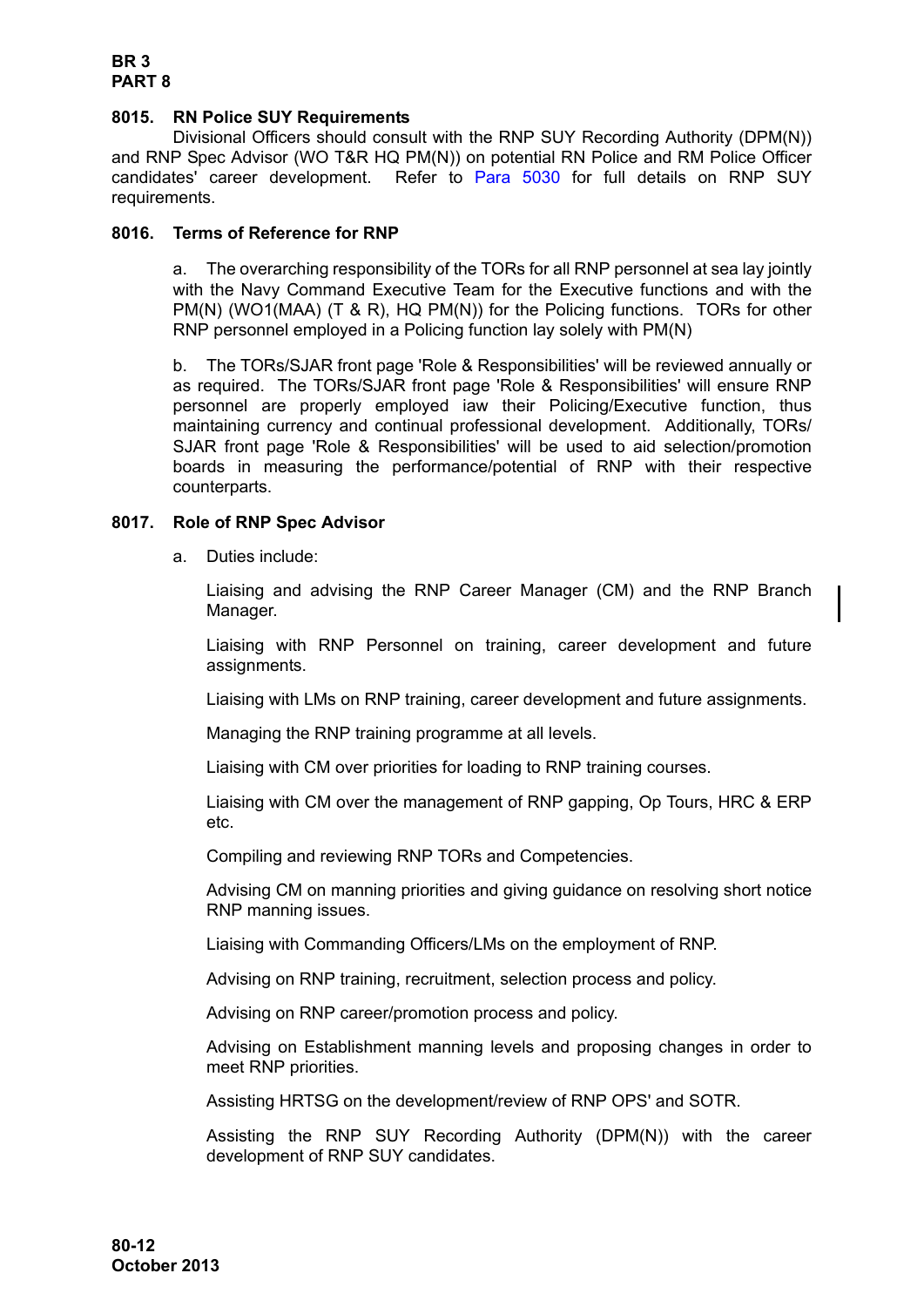b. RNP personnel including LMs are encouraged to engage with the RNP Spec Advisor for guidance on RNP personnel issues or on training, career development and future assignments.

#### <span id="page-12-0"></span>**8018. RNP OJARs and SJARs**

a. Reporting Officers who are not members of the Service Police are not to comment in OJARs/SJARs on an individual RNP/RM Police member's exercise of their investigatory functions (see Para 20042 sub para c).

b. **Background.** As a result of European Court of Human Rights actions brought against the Secretary of State for Defence in relation to UK military activity in Iraq, Public Interest Lawyers challenged the independence of the Service Police. One particular aspect of the challenge was whether a Non-Service Police Reporting Officer (NSPRO), who was able to comment on the investigatory performance of a member of the RNP, could be perceived to have influence over that person and therefore have influence over an investigation.

c. In order to address this challenge and preserve the necessary independence of Service Police investigations, following consultation with Central and Navy Command Legal staff, the relevant section of Para 20042 sub para c was amended to state that "Reporting Officers who are not members of the Service Police are not to comment in OJARs/SJARs on an individual RNP member's exercise of their investigatory functions."

d. Notwithstanding that it could be argued that this does not entirely remove the potential for a NSPRO to exert influence over a member of the RNP, it is a sensible and pragmatic step in demonstrating the intent to preserve the independence of police investigations.

e. **Definition and Guidance on Investigatory Functions.** The term "investigatory function" could be open to interpretation, so for reporting purposes it is recommended that it should be taken as follows: "The scope of the term "investigatory function" should be interpreted as including the manner, speed and effectiveness of how an investigation is conducted from point of arrest to the completion of the investigation".

f. As such, NSPROs should avoid making any comment either explicit or implied which could have a connection with the manner in which a member of the RNP conducts their investigatory role. Additionally, no comments should be made on matters which relate to the subject or content of RNP investigational policy, practice or procedures; specific investigational decisions made during an investigation and/or specific cases that are, or have been, under investigation by RNP.

g. This aligns clearly with the provisions of the Armed Forces Act 2006, which state that when acting in an investigatory capacity a member of the RNP becomes directly accountable for that investigation to PM(N) and not the Command Chain.

h. Any concerns about the investigative competency or effectiveness of a member of the RNP should, in the first instance, be addressed by the NSPRO with the Area Naval Provost Marshal (NPM) within whose Area of Responsibility (AOR) they are based. In more serious cases they may wish to engage directly with the HQ PM(N) Professional Standards Unit.